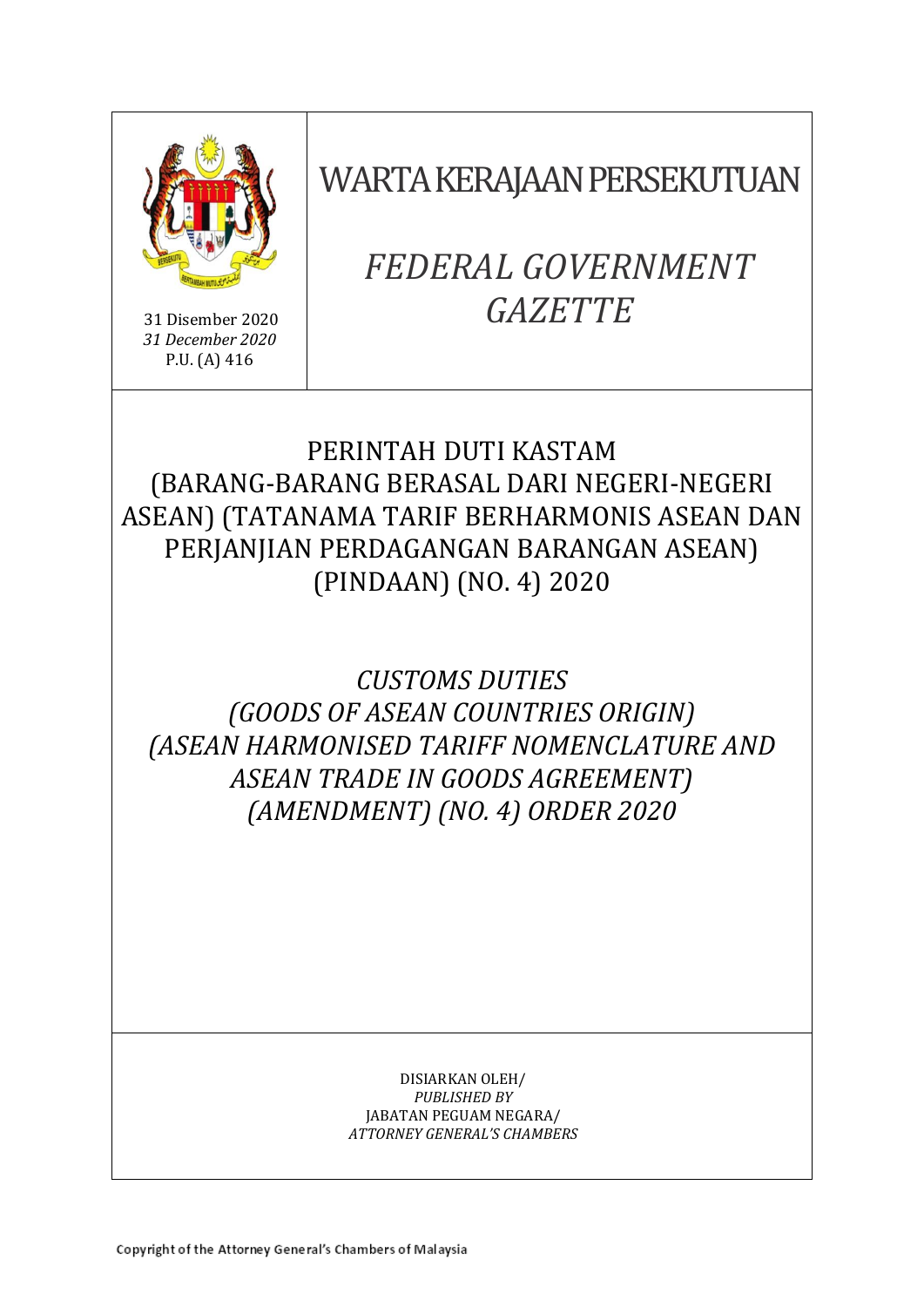#### AKTA KASTAM 1967

#### PERINTAH DUTI KASTAM (BARANG-BARANG BERASAL DARI NEGERI-NEGERI ASEAN) (TATANAMA TARIF BERHARMONIS ASEAN DAN PERJANJIAN PERDAGANGAN BARANGAN ASEAN (PINDAAN) (NO. 4) 2020

PADA menjalankan kuasa yang diberikan oleh subseksyen 11(1) Akta Kastam 1967 [*Akta 235*], Menteri membuat perintah yang berikut:

#### **Nama dan permulaan kuat kuasa**

1. (1) Perintah ini bolehlah dinamakan **Perintah Duti Kastam (Barang-Barang Berasal Dari Negeri-Negeri ASEAN) (Tatanama Tarif Berharmonis ASEAN dan Perjanjian Perdagangan Barangan ASEAN (Pindaan) (No. 4) 2020.**

(2) Perintah ini mula berkuat kuasa pada 1 Januari 2021.

#### **Pindaan Jadual Kedua**

2. Perintah Duti Kastam (Barang-Barang Berasal dari Negeri-Negeri ASEAN) (Tatanama Tarif Berharmonis ASEAN dan Perjanjian Perdagangan Barangan ASEAN 2017 [*P.U. (A) 100 /2017*] dipinda dalam Jadual Kedua—

*(a)* berhubung dengan subkepala 3824.99, dengan menggantikan subkepala 3824.99.99 00 dan butir-butir yang berhubungan dengannya dengan subkepala dan butir-butir yang berikut:

| Heading | Subheading  | Description | Unit of  | Rate of                    |
|---------|-------------|-------------|----------|----------------------------|
|         |             |             | Quantity | <b>Import Duty</b>         |
|         |             |             |          | by % under<br><b>ATIGA</b> |
| (1)     | (2)         | [3]         | (4)      | (5)                        |
|         | "3824.99.99 | Other:      |          |                            |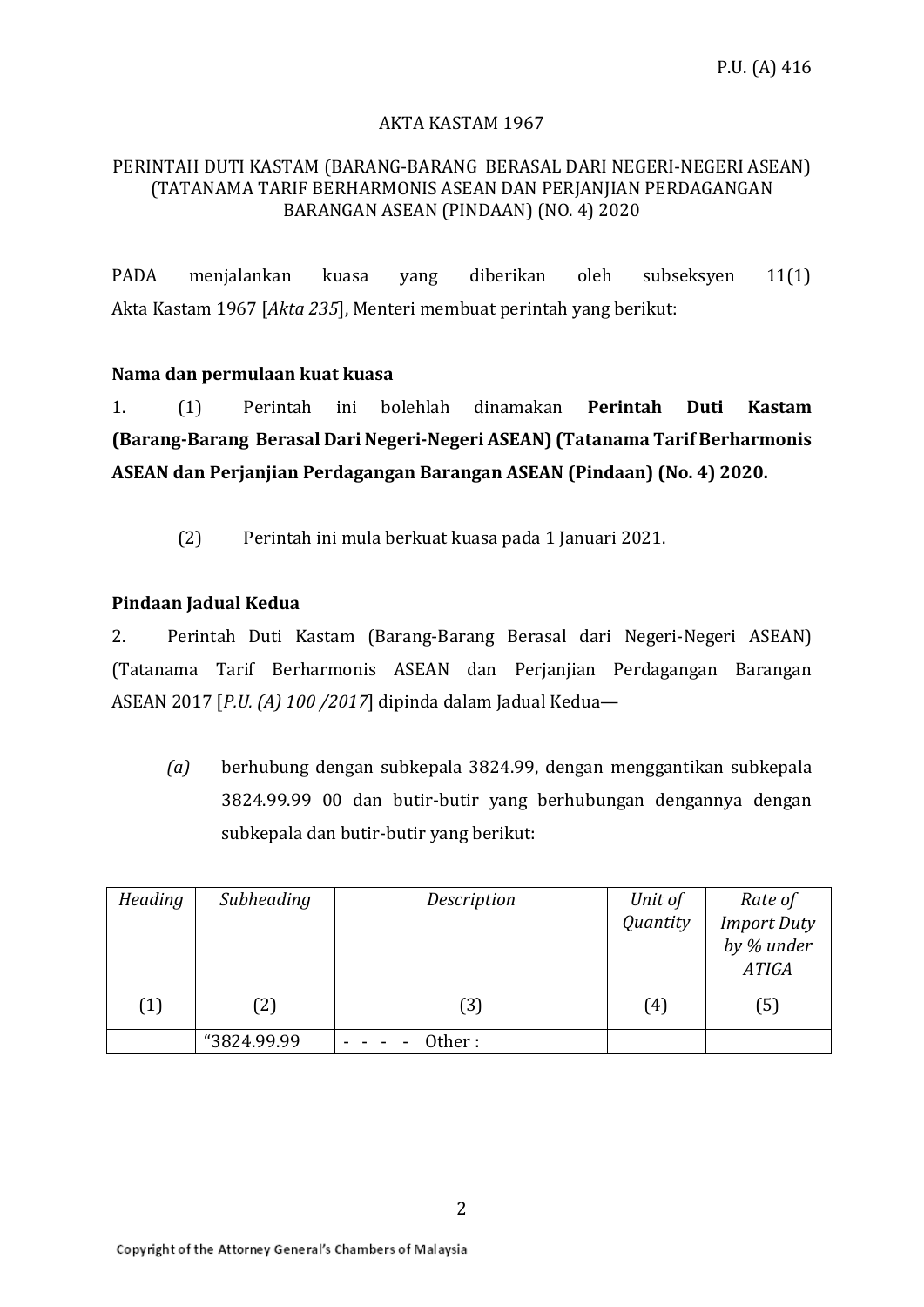| Heading | Subheading    | Description                                                                                                                                                                            | Unit of<br>Quantity | Rate of<br><b>Import Duty</b><br>by % under<br><b>ATIGA</b> |
|---------|---------------|----------------------------------------------------------------------------------------------------------------------------------------------------------------------------------------|---------------------|-------------------------------------------------------------|
| (1)     | (2)           | (3)                                                                                                                                                                                    | (4)                 | (5)                                                         |
|         | 3824.99.99 10 | Preparation of a<br>kind<br>used<br>for<br>smoking through<br>electronic cigarette<br>electric<br>and<br>vaporising device,<br>in form of liquid or<br>gel, not containing<br>nicotine | kg                  | $\boldsymbol{0}$                                            |
|         | 3824.99.99 90 | <b>Other</b>                                                                                                                                                                           | kg                  | $0$ ";                                                      |

*(b)* berhubung dengan subkepala 8543.70, dengan menggantikan subkepala 8543.70.90 00 dan butir-butir yang berhubungan dengannya dengan subkepala dan butir-butir yang berikut:

| Heading | Subheading                   | Description                                                                            | Unit of<br>Quantity | Rate of<br><b>Import Duty</b><br>by % under<br><b>ATIGA</b> |
|---------|------------------------------|----------------------------------------------------------------------------------------|---------------------|-------------------------------------------------------------|
| (1)     | (2)                          | (3)                                                                                    | (4)                 | (5)                                                         |
|         | "8543.70.90<br>8543.70.90 10 | Other:<br>Electronic cigarettes and<br>similar personal electric<br>vaporising devices | u                   | 0                                                           |
|         | 8543.70.90 90                | <b>Other</b>                                                                           | u                   | $0$ "; dan                                                  |

*(c)* berhubung dengan kepala 96.14, dengan menggantikan subkepala 9614.00.90 00 dan butir-butir yang berhubungan dengannya dengan subkepala dan butir-butir yang berikut: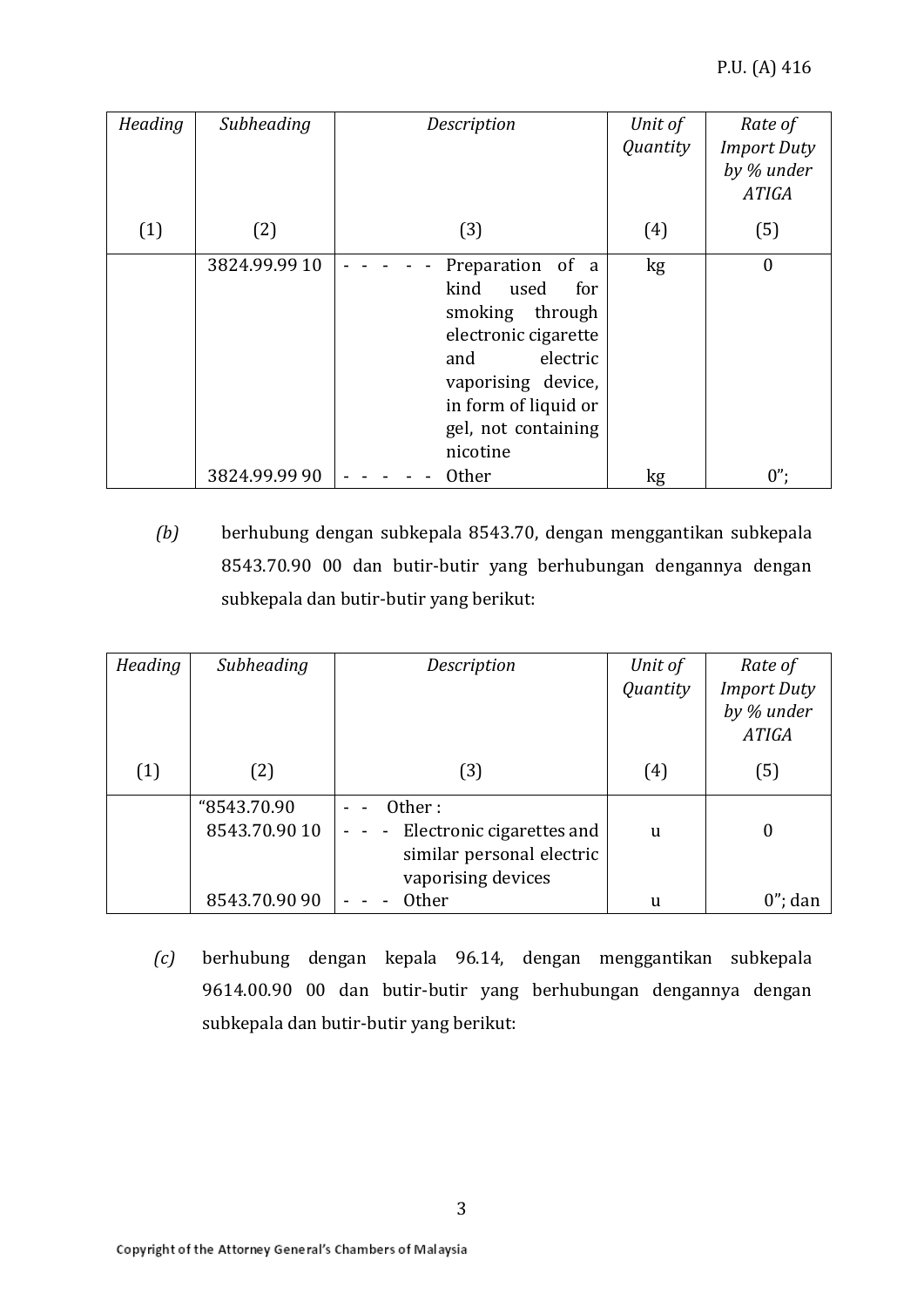| Heading | Subheading                   | Description                                                           | Unit of  | Rate of                                          |
|---------|------------------------------|-----------------------------------------------------------------------|----------|--------------------------------------------------|
|         |                              |                                                                       | Quantity | <b>Import Duty</b><br>by % under<br><b>ATIGA</b> |
| (1)     | (2)                          | (3)                                                                   | (4)      | (5)                                              |
|         | "9614.00.90<br>9614.00.90 10 | - Other:<br>Smoking pipes (including<br>$\sim$ $ \sim$<br>pipe bowls) | kg       | $\Omega$                                         |
|         | 9614.00.90 90                | <b>Other</b>                                                          | kg       | $0$ ".                                           |

# Dibuat 31 Disember 2020 [MOF.TAX(S)700- 1/1/7 JLD.6; PN(PU2)338/LXI]

# DATO' SRI TENGKU ZAFRUL BIN TENGKU ABDUL AZIZ  *Menteri Kewangan*

[*Akan dibentangkan di Dewan Rakyat menurut subseksyen 11(2) Akta Kastam 1967*]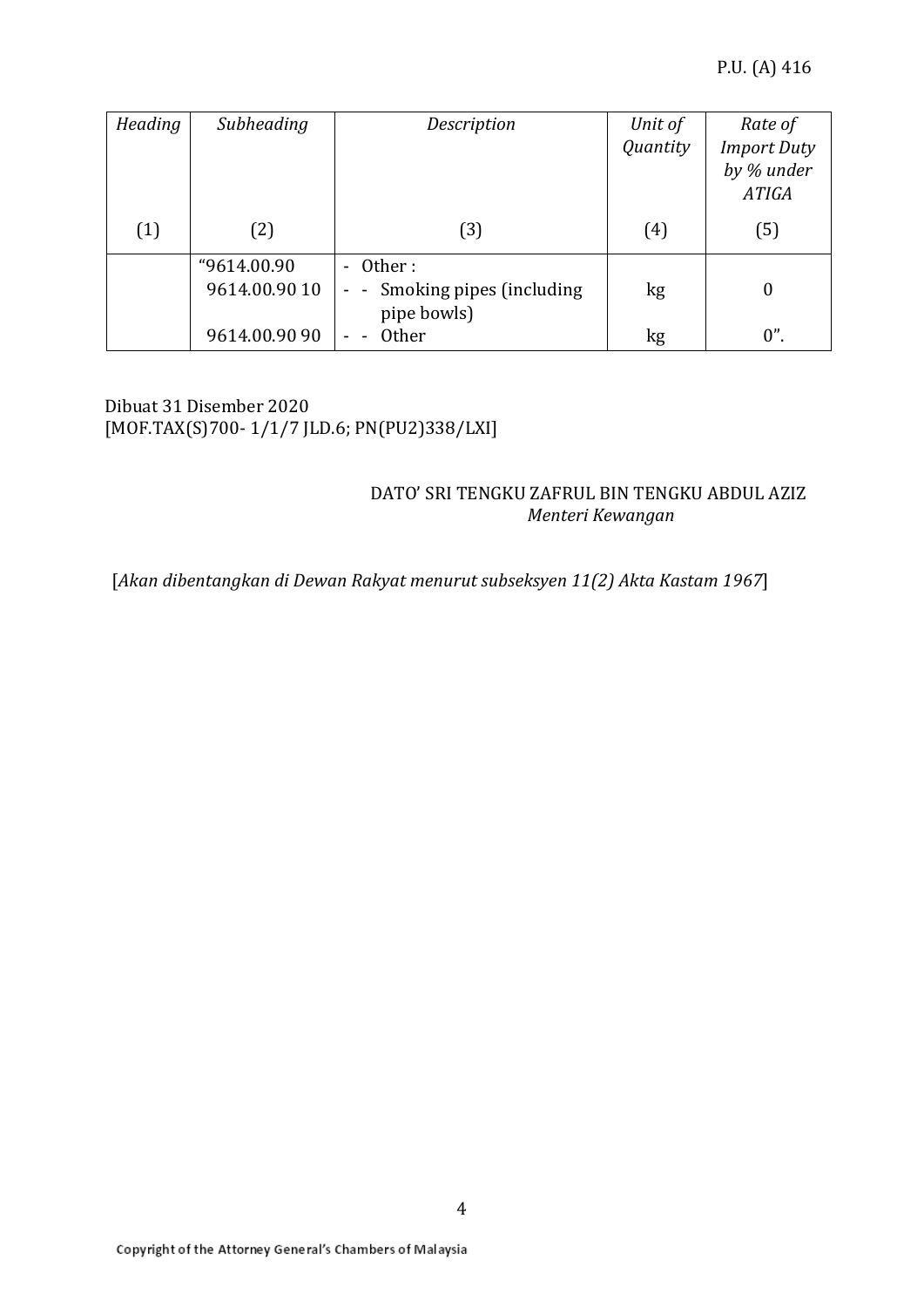#### CUSTOMS ACT 1967

#### CUSTOMS DUTIES (GOODS OF ASEAN COUNTRIES ORIGIN) (ASEAN HARMONISED TARIFF NOMENCLATURE AND ASEAN TRADE IN GOODS AGREEMENT) (AMENDMENT) (NO. 4) ORDER 2020

IN exercise of the powers conferred by subsection 11(1) of the Customs Act 1967 [*Act 235*], the Minister makes the following order:

# **Citation and commencement**

1. (1) This order may be cited as the **Customs Duties (Goods of ASEAN Countries Origin) (ASEAN Harmonised Tariff Nomenclature and ASEAN Trade in Goods Agreement) (Amendment) (No. 4) Order 2020.**

(2) This Order comes into operation on 1 January 2021.

# **Amendment of Second Schedule**

2. The Customs Duties (Goods of ASEAN Countries Origin) (ASEAN Harmonised Tariff Nomenclature and ASEAN Trade in Goods Agreement) Order 2017 [*P.U. (A) 100/2017*] is amended in the Second Schedule—

*(a)* in relation to subheading 3824.99, by substituting for subheading 3824.99.99 00 and the particulars relating to it the following subheadings and particulars:

| Heading | Subheading  | Description | Unit of  | Rate of            |
|---------|-------------|-------------|----------|--------------------|
|         |             |             | Quantity | <b>Import Duty</b> |
|         |             |             |          | by % under         |
|         |             |             |          | <b>ATIGA</b>       |
| (1)     | (2)         | (3)         | (4)      | (5)                |
|         | "3824.99.99 | Other:      |          |                    |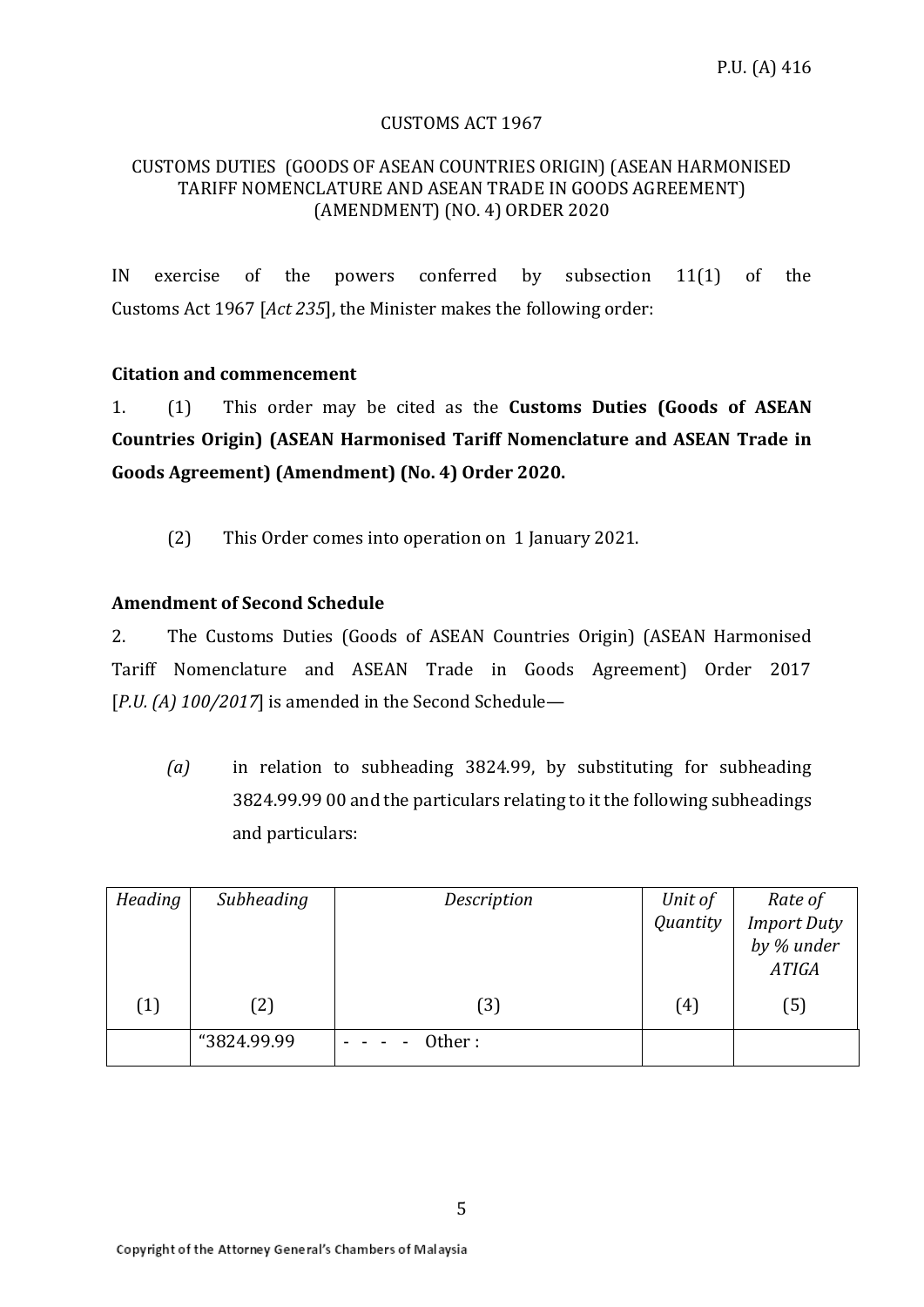| Heading | Subheading    | Description                                                                                                                                                                      | Unit of<br>Quantity | Rate of<br><b>Import Duty</b> |
|---------|---------------|----------------------------------------------------------------------------------------------------------------------------------------------------------------------------------|---------------------|-------------------------------|
|         |               |                                                                                                                                                                                  |                     | by % under<br><b>ATIGA</b>    |
| (1)     | (2)           | (3)                                                                                                                                                                              | (4)                 | (5)                           |
|         | 3824.99.99 10 | Preparation of a kind<br>for<br>smoking<br>used<br>through<br>electronic<br>cigarette and electric<br>vaporising device, in<br>form of liquid or gel, not<br>containing nicotine | kg                  | $\boldsymbol{0}$              |
|         | 3824.99.99 90 | <b>Other</b>                                                                                                                                                                     | kg                  | $0$ ";                        |

*(b)* in relation to subheading 8543.70, by substituting for subheading 8543.70.90 00 and the particulars relating to it the following subheadings and particulars:

| Heading | Subheading                   | Description                                                                                          | Unit of     | Rate of                                          |
|---------|------------------------------|------------------------------------------------------------------------------------------------------|-------------|--------------------------------------------------|
|         |                              |                                                                                                      | Quantity    | <b>Import Duty</b><br>by % under<br><b>ATIGA</b> |
| (1)     | (2)                          | (3)                                                                                                  | (4)         | (5)                                              |
|         | "8543.70.90<br>8543.70.90 10 | Other:<br>- Electronic<br>cigarettes<br>and<br>electric<br>similar<br>personal<br>vaporising devices | $\mathbf u$ | $\boldsymbol{0}$                                 |
|         | 8543.70.90 90                | <b>Other</b>                                                                                         | u           | $0$ "; and                                       |

*(c)* in relation to heading 96.14, by substituting for subheading 9614.00.90 00 and the particulars relating to it the following subheadings and particulars:

| Heading | Subheading  | Description | Unit of  | Rate of                    |
|---------|-------------|-------------|----------|----------------------------|
|         |             |             | Quantity | <b>Import Duty</b>         |
|         |             |             |          | by % under<br><b>ATIGA</b> |
| (1)     | (2)         | (3)         | (4)      | (5)                        |
|         | "9614.00.90 | Other:      |          |                            |